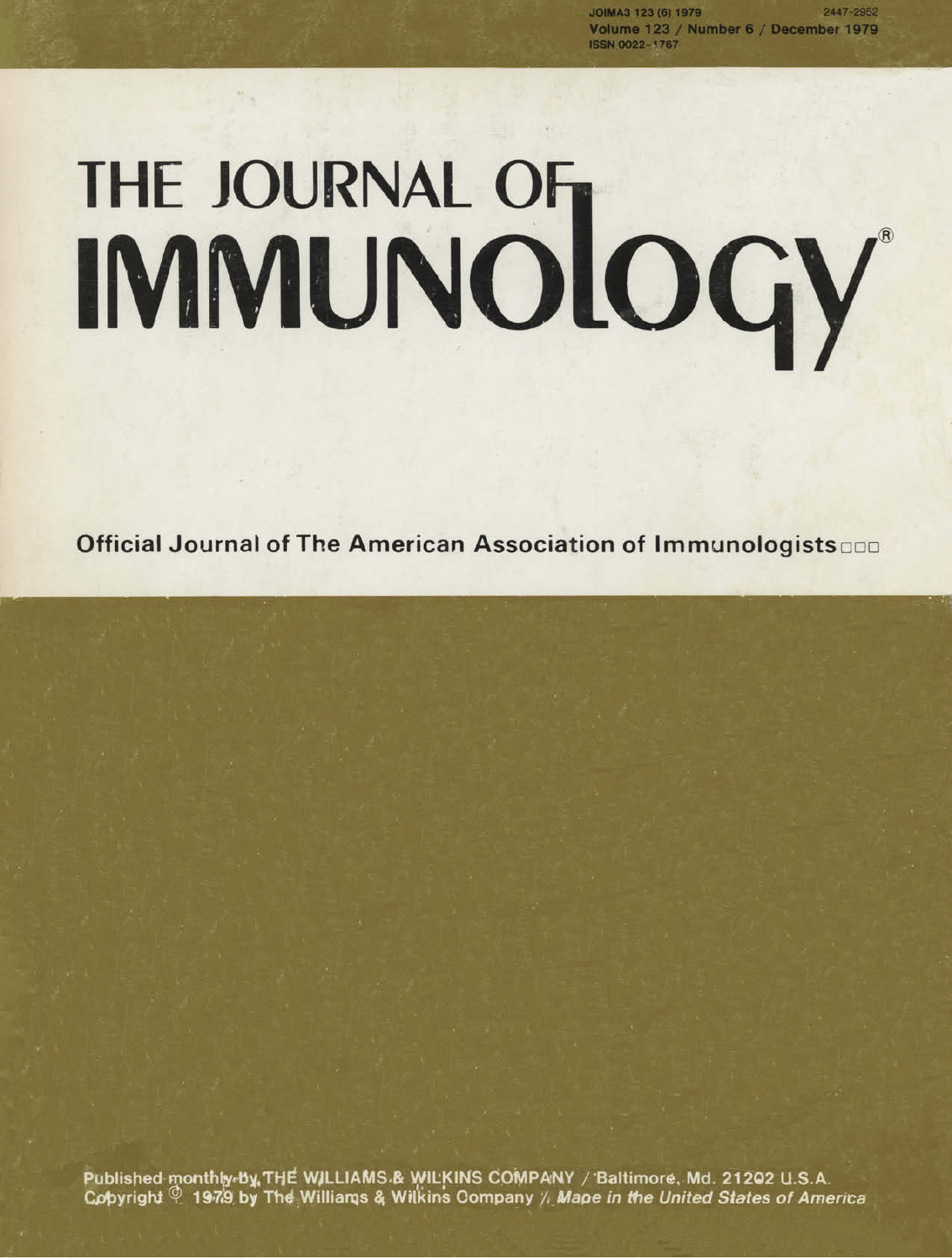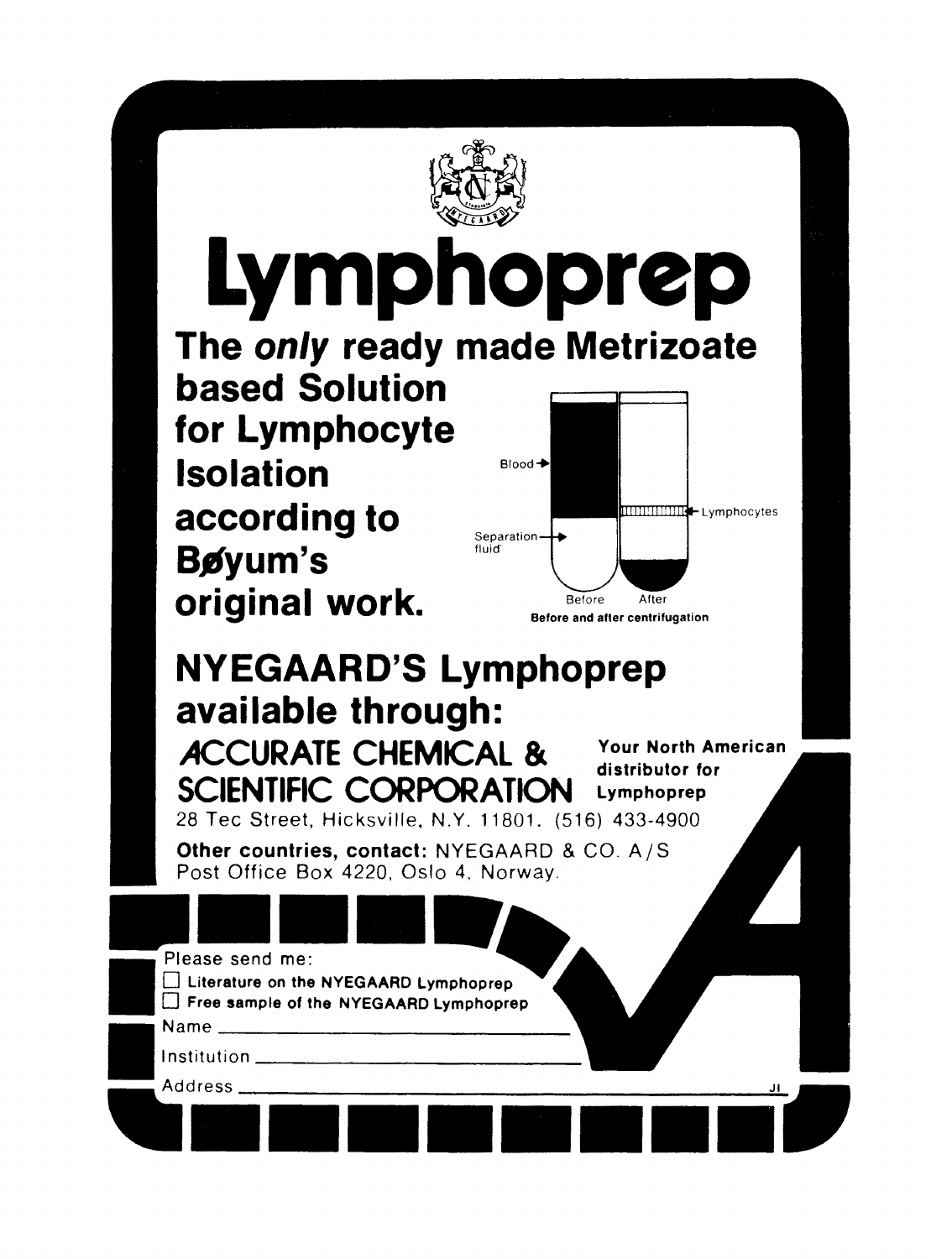# **THE JOURNAL**  OF **IMMUNOLOGY**

VOLUME 123 **NUMBER 4 TO 6** 

**BALTIMORE,** MD. 21202 1979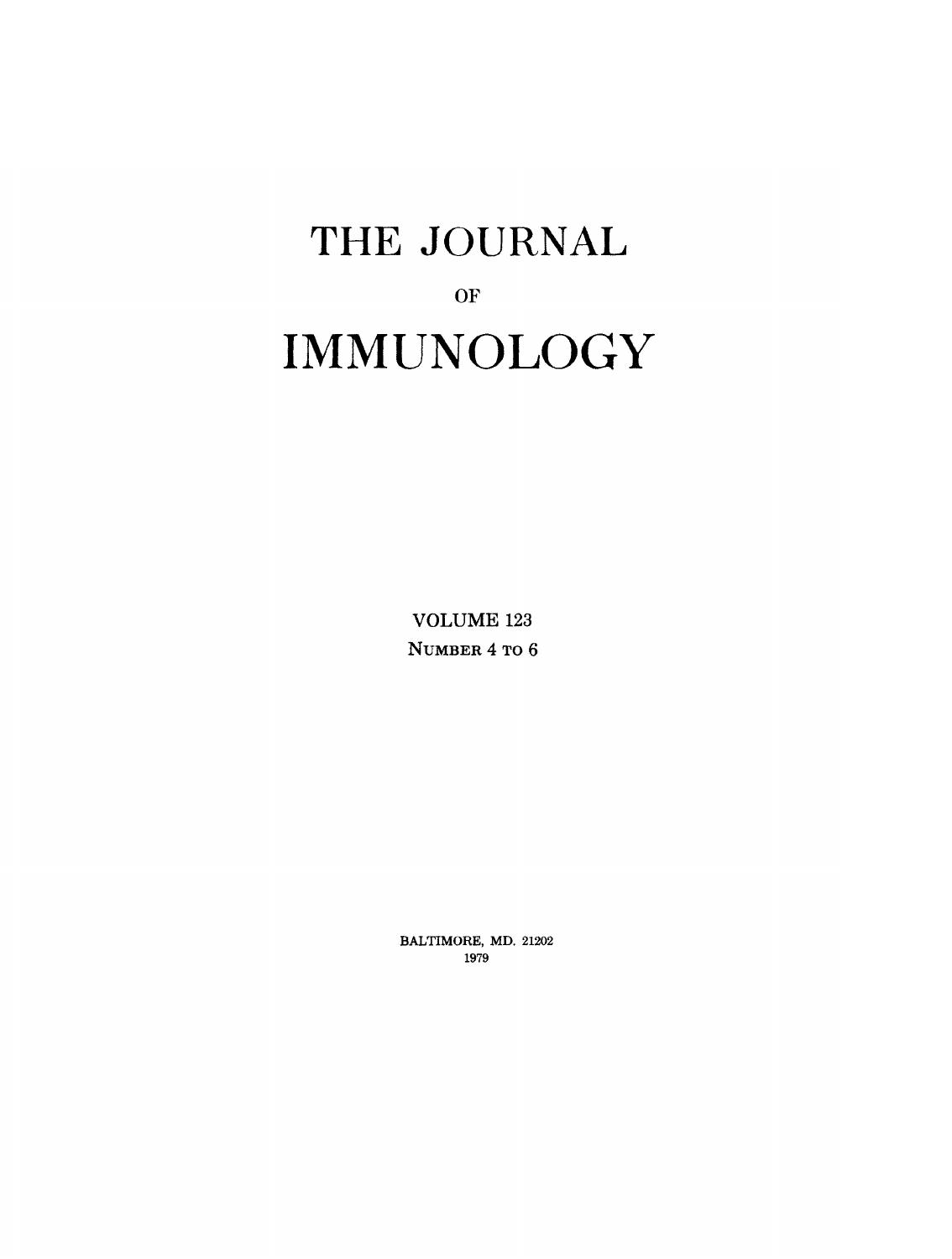COPYRIGHT  $@$  1979 BY THE WILLIAMS & WILKINS COMPANY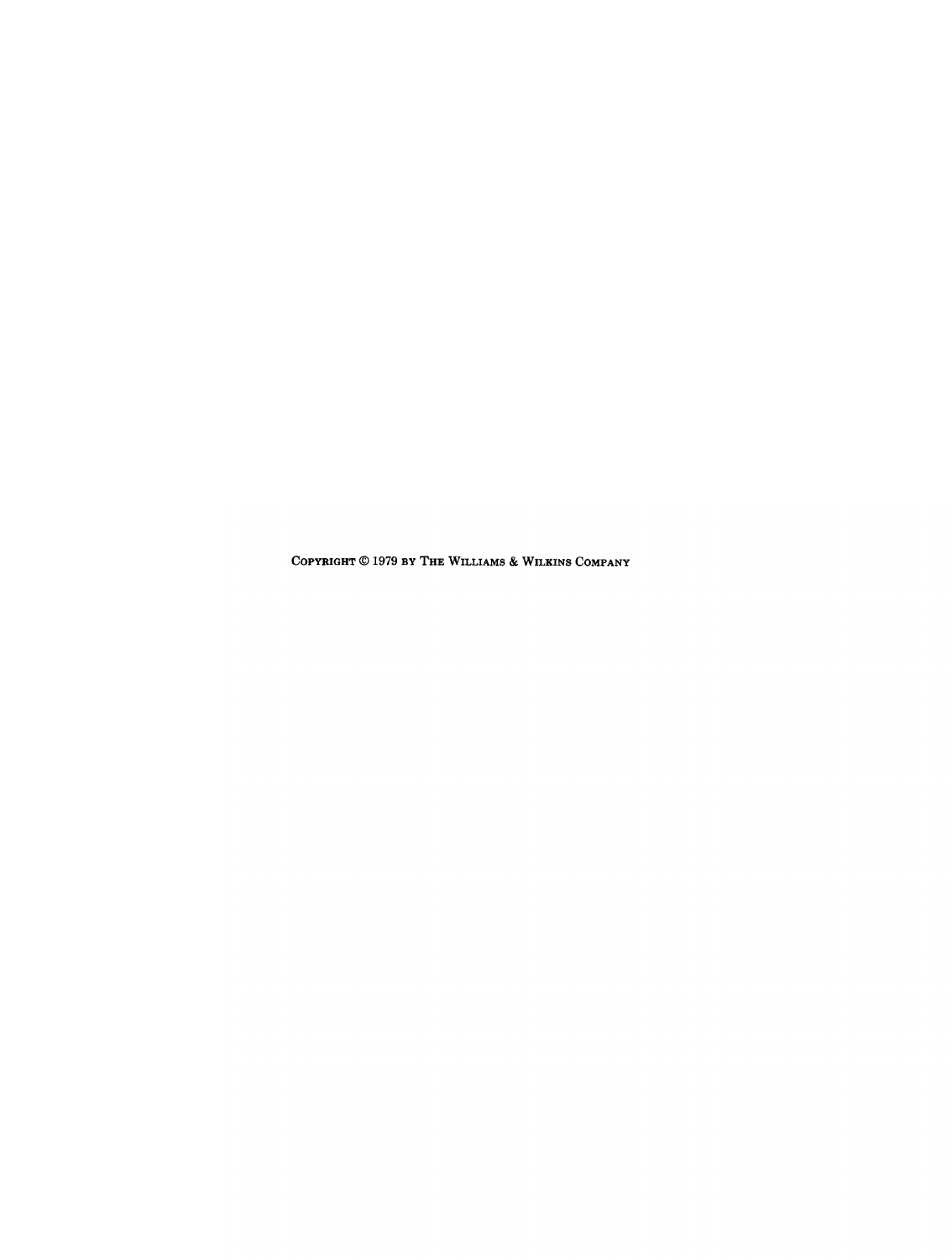# **THE JOURNAL OF IMMUNOLOGY@**

#### INFORMATION FOR CONTRIBUTORS

Manuscripts should be sent to:

Dr. Joseph D. Feldman Department of Immunopathology

Scripps Clinic and Research Foundation La Jolla, California 92037

If and when the manuscript is published, it will become the sole property of The Journal and all copyright will be taken out in the name of The Williams & Wilkins Company, and all rights in copyright reserved to The Williams & Wilkins Company.

Contributions may be short or long; the length should be commensurate with the scientific content. The chief criteria for acceptance are quality, originality, and clarity.

#### INSTRUCTIONS FOR PREPARATION OF MANUSCRIPT

The *original and two (2) copies* of the manuscript, including references, legends, figures and illustrations must be submitted. The text and all other material, e.g., footnotes, references, and acknowledgments, must be typed in double space (at least  $\frac{3}{6}$ -inch or 5-mm spacing from the bottom of one line to the top of a capital of a succeeding line) on one side of  $8\frac{1}{2}$  inch x 11 inch paper of good quality. The two (2) copies may be legible carbon or mimeographed copies or photocopies.

A short title to be used as a running head (not more than 50 characters) should be typed alone on the first page. Type the complete title on the second page, and the authors' full names (first name, middle initial(s), surname) and affiliations on the third page. *The format of The Journal must be followed by typing the text and the list of references.* References will be numbered as they appear in the text and will be listed in the format:

1. Kindt, T. J., and W. J. Mandy. 1972. Recombination of genes coding for constant and variable regions of immunoglobulin heavy chains. J. Immunol. 108: 1110.

Only papers that have been accepted for publication should be listed in the references (i.e., articles that are already paginated or in press). Manuscripts in preparation, unpublished observations, and personal communications should be referred to as such in text; completed manuscripts that have been submitted for publication may be cited as a footnote to the text. If such information is in press when the author receives his galley proofs he may make appropriate citations in the text at that time.

All material to be set in a type size different from that of the text, such as tables, case histories, quotations, formulas, legends for figures and illustrations, footnotes, and references *must be typed on separate pages.* If abbreviations are to be used in the paper, the abbreviations and their meanings should be typed double spaced, in one paragraph, on a separate sheet. Legends should not be attached to or written on figures or illustrations and must be typed double spaced. The position of tables and figures in the text may be indicated on the page margin.

List all components of culture medium used in experiments so that sufficient data to reproduce reported results are available. This information may be supplied in the Abbreviations footnote, in a table listing all components, by referring to a published article containing the information, or by identifying the commercial source which supplies the specific medium if components are listed by the supplier.

*Illustrations and Photomicrographs.* Photographs of figures and other illustrative material *must be on glossy paper (in triplicate);* they must be clearly marked on the reverse side with the number, author's name, and orientation (top) and should be unmounted. Graphs should be in black ink on unlined or bluelined paper. If graphs exceed 9 x 12 inches in size, they must be accompanied by glossy photographic reproductions within that size.

For photomicrographs a better grade of paper may be used at additional cost, up to \$100.00 for a single page. Estimates can be obtained when the manuscript is submitted for publication. Estimates for color photomicrographs are also available.

*Communications.* Short papers, at the author's request, may be printed in the Communications section of The Journal. These papers should not exceed two (2) printed pages in length, including summary, references, tables and figures. The text of a full printed page contains about 1000 words. If accepted, their publication will be accelerated, usually within two (2) months of acceptance. Suitability for publication will be judged on the basis of timeliness, novelty, and importance by the usual refereeing procedure.

*Letters to the Editor.* Letters, which will be printed at the Editor's discretion, are responses to articles that have been published in *The Journal of Immunology* and should relate to scientific matters.

*Opinion.* This is an invited brief summary and commentary of a controversial subject of broad interest to immunologists.

*Workshops.* The *Journal of Immunology will* publish abstracts of workshops that have been refereed by program committees of the workshops. These will be accepted if each abstract is prepared for photocopy, i.e., typed single spaced on a separate page. Charges will be the full cost of each printed page.

#### MANUSCRIPTS THAT DO NOT CONFORM TO THESE SPECIFICATIONS MAY NOT BE **ACCEPTED, AT THE EDITOR'S** DISCRETION.

*Page Charges.* Authors will be charged \$30.00 for each printed page of an article or a Communication. All manuscripts, if accepted, will be published only after commitment by the author(s) or financial officer of their institution to pay a charge of \$30.00 per published page. Under exceptional circumstances, page charges will be waived if deemed appropriate by an adjudicating member of the Editorial Board.

*Reprints.* Reprints must be ordered in advance. A form showing the cost of reprints, together with an order slip, is sent with the galley proof. No more than 1000 reprints of any article may be purchased. The invoice for reprints will include the charges for pages.